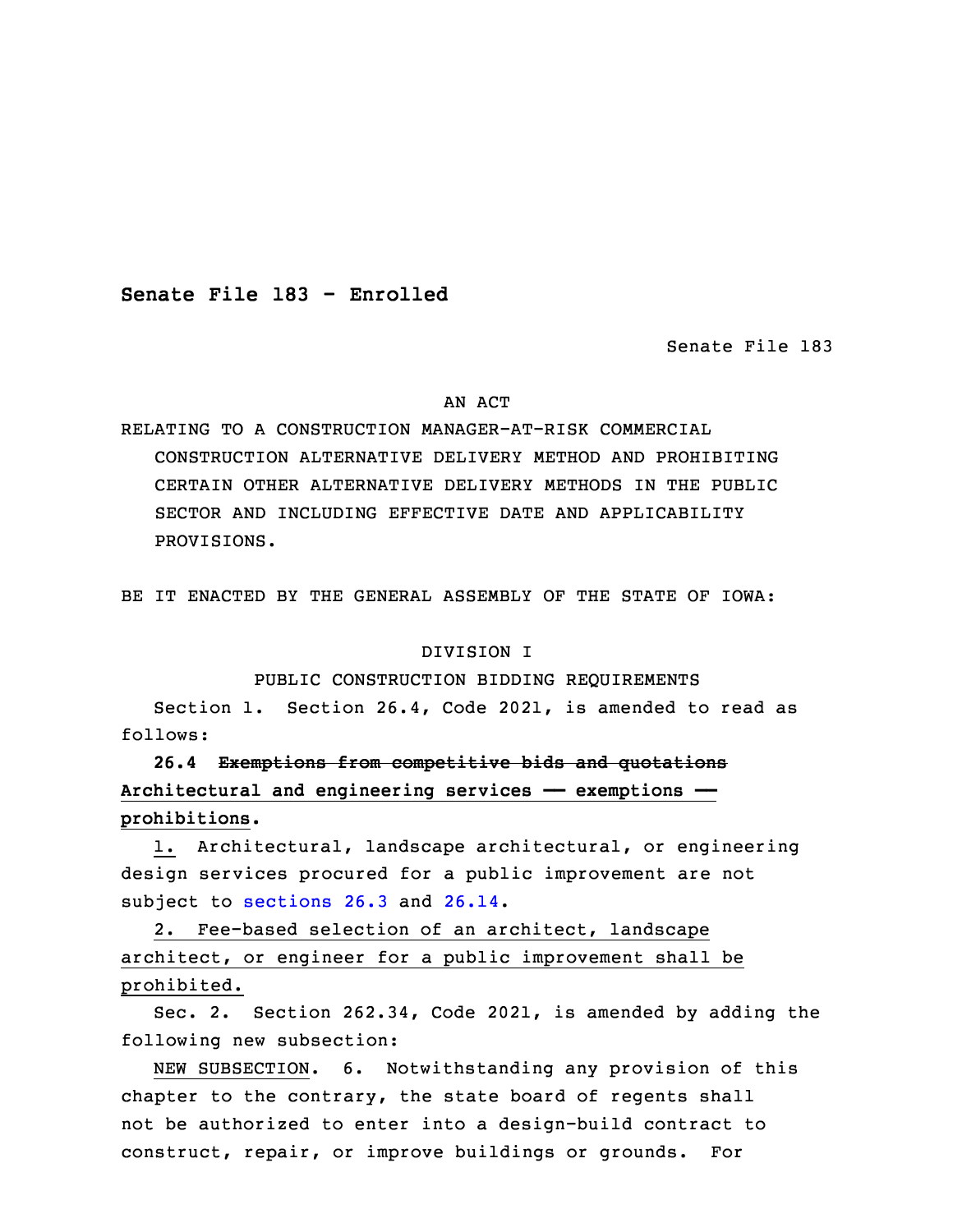<sup>20</sup> purposes of this subsection, *"design-build contract"* means <sup>a</sup> single contract providing for both design services and construction services that may include maintenance, operations, preconstruction, and other related services.

 Sec. 3. EFFECTIVE DATE. The following, being deemed of immediate importance, takes effect upon enactment:

The section of this division of this Act amending section  $262.34.$ 

Sec. 4. APPLICABILITY. The section of this division of this Act amending section 262.34 does not apply to projects using design-build if an architect has entered into a contract to work with the state board of regents on a project using design-build prior to the effective date of the section of this division of this Act amending section 262.34.

## 34 DIVISION II

35 GUARANTEED MAXIMUM PRICE CONTRACTS

Sec. 5. NEW SECTION. **26A.1 Definitions.**

 As used in this chapter, unless the context clearly indicates otherwise:

 1. *"Construction manager-at-risk"* means <sup>a</sup> sole proprietorship, partnership, corporation, or other legal entity that assumes the risk for the construction, rehabilitation, alteration, or repair of a project and provides consultant services to the government entity in the development and design phases, working collaboratively with the design professionals involved.

 2. *"General conditions"* means work which will not be incorporated into the completed project. This work includes but is not limited to job site cleaning and temporary structures.

<sup>15</sup> 3. "*Governmental entity"* means the state, political subdivisions of the state, public school corporations, and all officers, boards, or commissions empowered by law to enter into contracts for the construction of public improvements, including the state board of regents.

<sup>20</sup> 4. *"Guaranteed maximum price contract"* means the agreed to fixed or guaranteed maximum price pursuant to <sup>a</sup> contract entered into by the construction manager-at-risk and the governmental entity.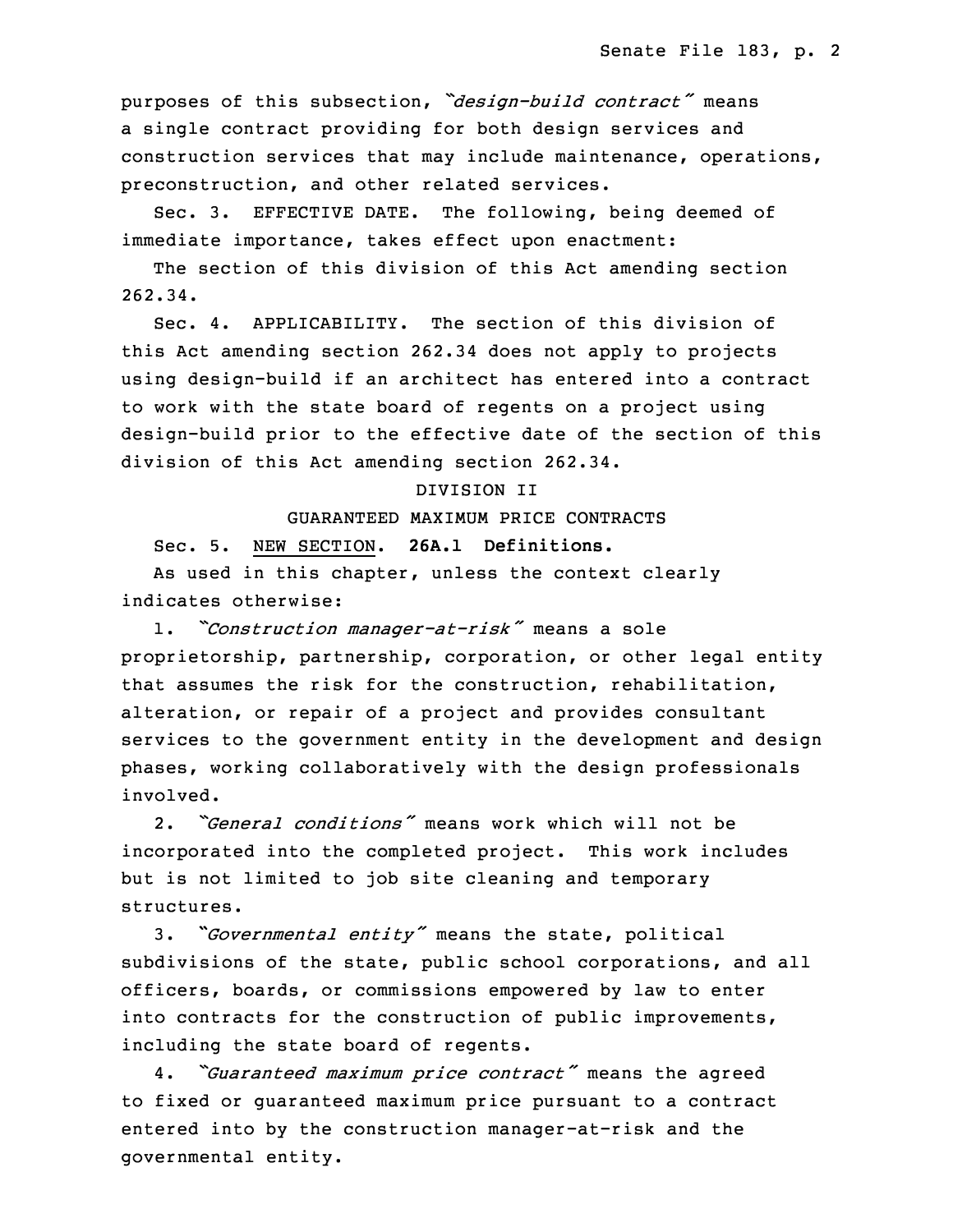5. *"Public improvement"* means as defined in section 26.2.

<sup>25</sup> 6. *"Repair or maintenance work"* means as defined in section  $26.2.$ 

27 7. *"Self-perform"* means work that is executed by the construction manager-at-risk without the use of a subcontractor. Electrical, mechanical, fire suppression, and plumbing work may not be self-performed.

31 Sec. 6. NEW SECTION. **26A.2 Authorization.**

Notwithstanding any other law to the contrary, a governmental entity shall be authorized to enter into a quaranteed maximum price contract for the construction of a public improvement pursuant to this chapter.

 Sec. 7. NEW SECTION. **26A.3 Guaranteed maximum price contract —— process.**

1. A governmental entity shall publicly disclose the governmental entity's intent to enter into <sup>a</sup> guaranteed maximum price contract and the governmental entity's selection criteria at least fourteen days prior to publishing a request for statements of qualifications. Public disclosure shall be in a relevant contractor plan room service with statewide circulation, a relevant construction lead generating service with statewide circulation, and on an internet site sponsored by either <sup>a</sup> governmental entity or <sup>a</sup> statewide association that represents the governmental entity.

2. The governmental entity shall select or designate an engineer licensed under chapter 542B, <sup>a</sup> landscape architect licensed under chapter 544B, or an architect licensed under chapter 544A by utilizing a quality-based selection process. Fee-based selection of the engineer, landscape architect, or architect shall be prohibited. The engineer, landscape architect, or architect selected or designated by the government entity under this subsection shall have the responsibility of preparing construction documents for the project and shall review the construction for conformance with design intent.

 3. *a.* (1) The governmental entity shall prepare <sup>a</sup> request for statements of qualifications. The request shall include general information on the project site, project scope, schedule, selection criteria, and the time and place for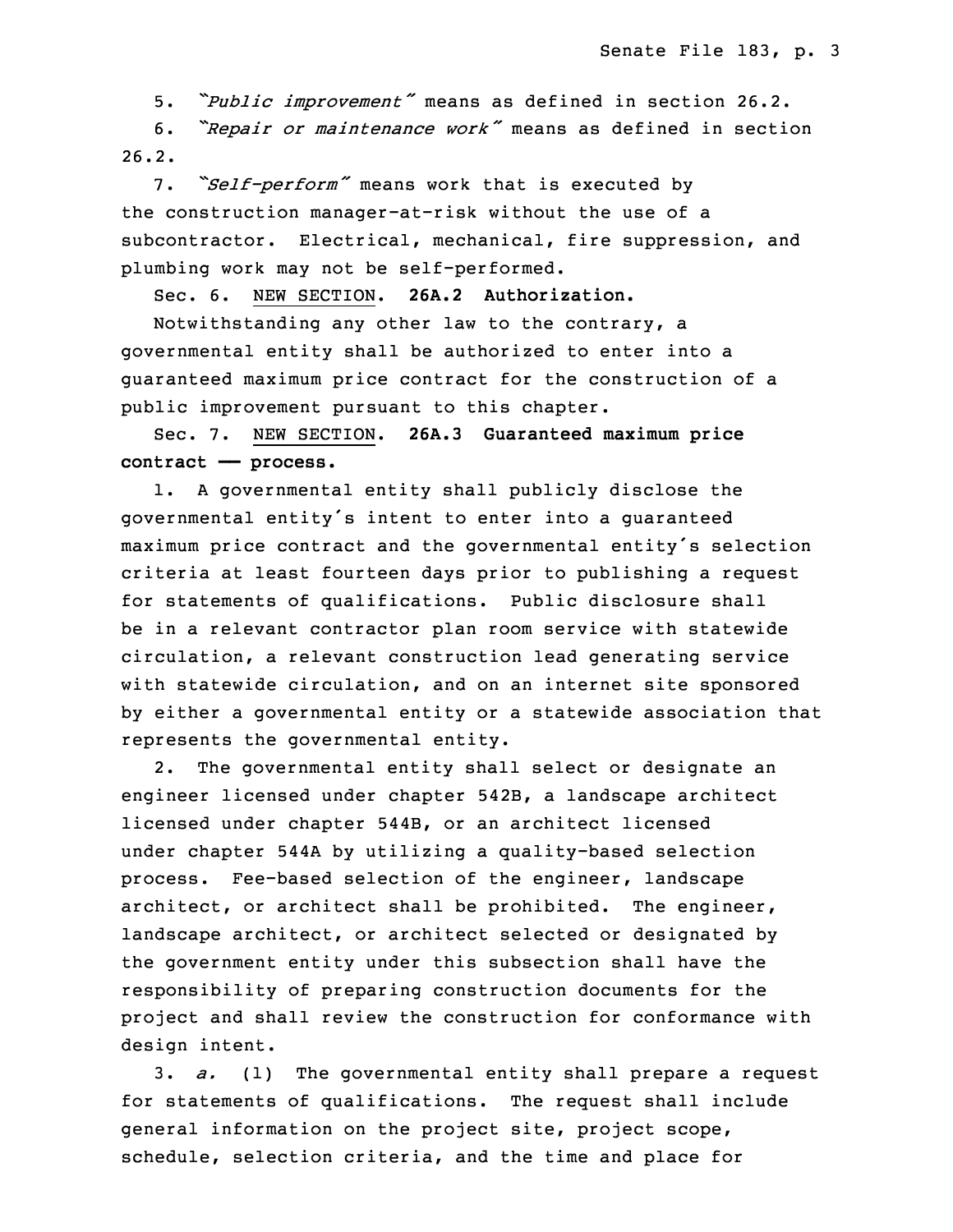receipt of statements of qualifications. Selection criteria and general information included in the request for statements of qualifications may be developed in coordination with the engineer, landscape architect, or architect selected or designated by the governmental entity as provided under this section.

(2) Selection criteria may include the contractor's experience undertaking projects of similar size and scope in either the public or private sector, past performance, safety record, proposed personnel, and proposed methodology. Selection criteria shall include experience in both the public and the private sector. Selection criteria shall not include 5 specific delivery methods, including guaranteed maximum price projects. In addition, selection criteria shall not include training, testing, or other certifications that may only be obtained through organized labor affiliations or other limited-membership organizations.

10 (3) <sup>A</sup> request for statements of qualifications under this subsection shall be subject to the requirements of section 73A.28. In addition, <sup>a</sup> governmental entity shall not by ordinance, rule, or any other action relating to the request for qualifications stipulate criteria that would directly or indirectly restrict the selection of a construction manager-at-risk to any predetermined class of providers based on labor organization affiliation or any other criteria other than that allowed pursuant to this paragraph.

b. The request for statements of qualifications shall be posted not less than thirteen and not more than forty-five days before the date for response in <sup>a</sup> relevant contractor plan room service with statewide circulation, in <sup>a</sup> relevant construction lead generating service with statewide circulation, and on an internet site sponsored by either <sup>a</sup> governmental entity or <sup>a</sup> statewide association that represents the governmental entity. If circumstances beyond the control of the governmental entity require postponement and there are no changes to the project's contract documents, a notice of the revised date shall be posted not less than four and not more than forty-five days before the revised date for answering the request for proposals and statements of qualifications in a relevant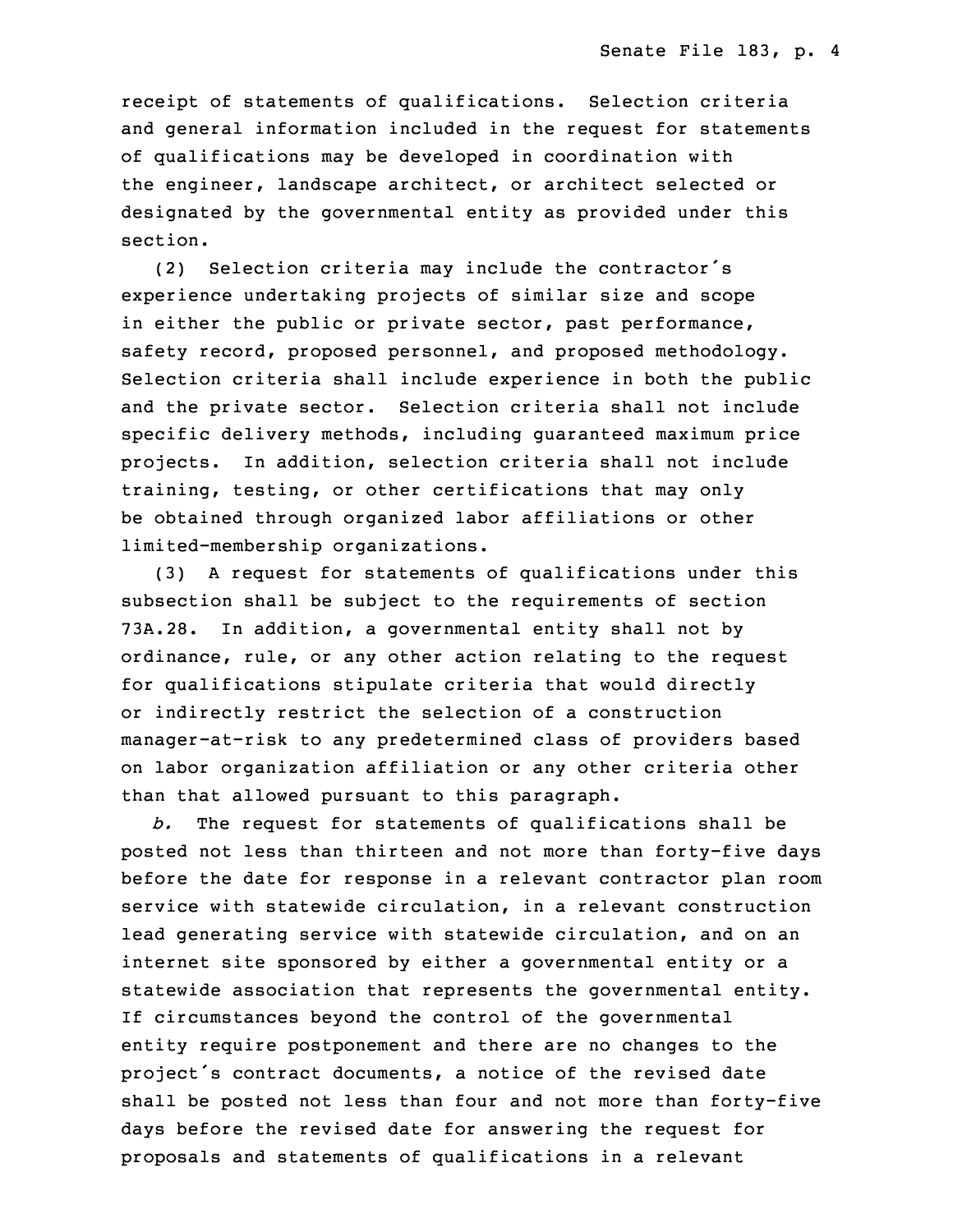contractor plan room service with statewide circulation, in a relevant construction lead generating service with statewide circulation, and on an internet site sponsored by either a government entity or a statewide association that represents the governmental entity.

 *c.* The governmental entity shall receive, publicly open, and read aloud the names of the contractors submitting statements of qualifications. Within forty-five days after the date of opening the statements of qualifications submissions, the governmental entity shall evaluate each proposal or statement 7 of qualifications submission in relation to the criteria set forth in the request.

9 4. *a.* After considering the statements of qualifications, the governmental entity shall issue a request for proposals to each contractor who meets the qualifications which shall include selection and evaluation criteria. Each contractor issued a request for proposals shall be permitted to submit <sup>a</sup> proposal and each proposal submitted shall include the construction manager-at-risk's proposed fees. The request for proposals shall be subject to the requirements of section 17 73A.28 and the same limitations applied to selection criteria for the request for statements of qualifications in this chapter.

b. The governmental entity shall receive, publicly open, and read aloud the names of the contractors submitting proposals. Within forty-five days after the date of opening the proposals, the governmental entity shall evaluate and rank each proposal in relation to the criteria set forth in the applicable request.

26 *c.* The governmental entity or its representative shall select the construction manager-at-risk that submits the proposal that offers the best value for the governmental entity based on the published selection criteria and on its ranking evaluation. The governmental entity shall first attempt to negotiate a contract with the selected construction manager-at-risk. If the governmental entity is unable to negotiate a satisfactory contract with the selected construction manager-at-risk, the governmental entity shall, formally and in writing, end negotiations with that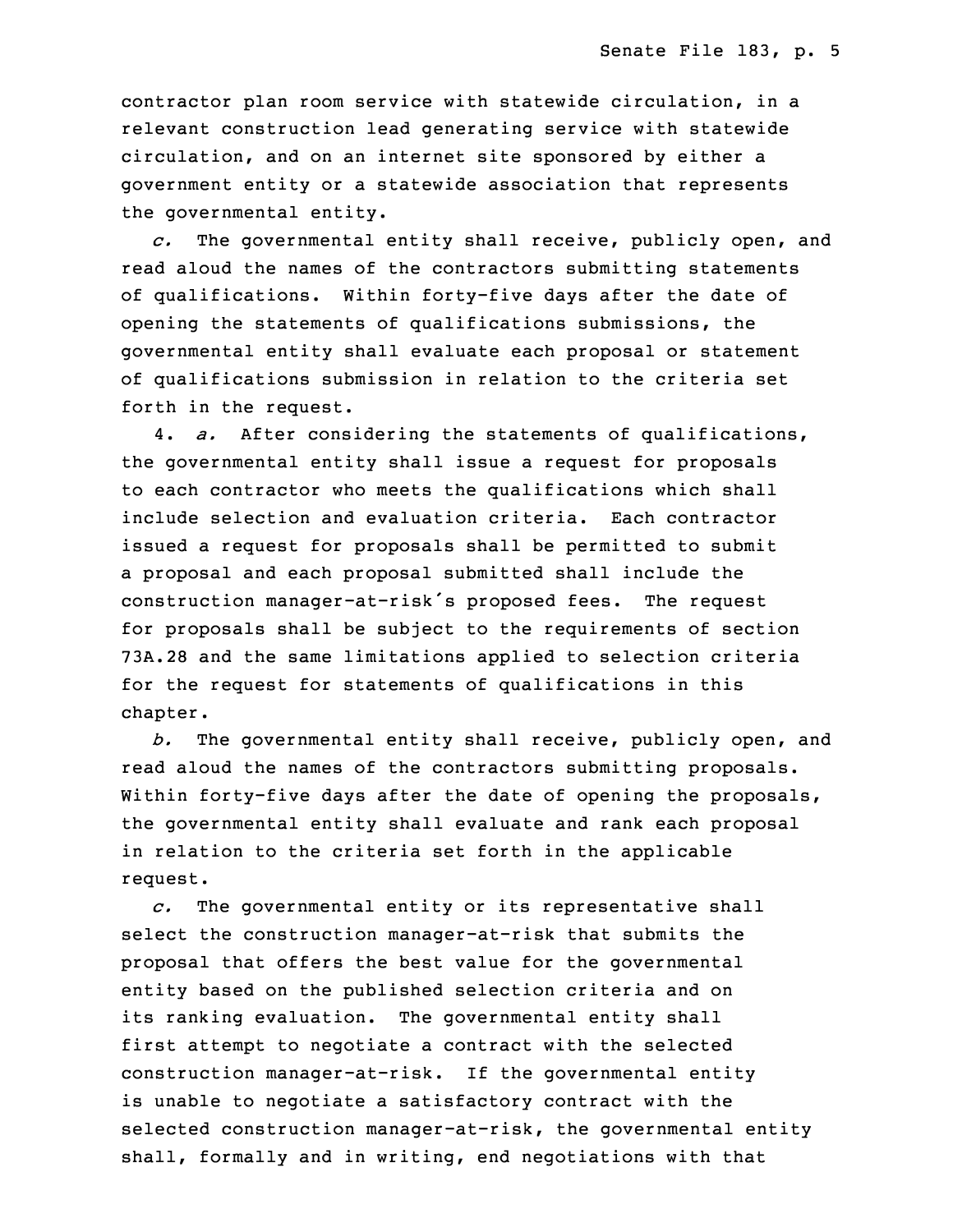construction manager-at-risk and proceed to negotiate with the next construction manager-at-risk in the order of the selection ranking until a contract is reached or negotiations with all ranked construction managers-at-risk end.

5 *d.* The governmental entity shall make available to the public the final scoring and ranking evaluation of the request for proposals received.

8 5. *a.* If the estimated total cost of trade contract work and materials packages is in excess of the adjusted competitive bid threshold established in section 314.1B, the construction manager-at-risk shall advertise for competitive bids, receive bids, prepare bid analyses, and award contracts to qualified firms on trade contract work and materials packages in accordance with all of the following:

(1) The construction manager-at-risk shall prepare a request for statements of qualifications. The request shall include general information on the project site, project scope, schedule, selection criteria, and the time and place for receipt of statements of qualifications. The construction manager-at-risk shall provide public notice of the request for statements of qualifications in <sup>a</sup> relevant contractor plan room service with statewide circulation, <sup>a</sup> relevant construction lead generating service with statewide circulation, and on an internet site sponsored by either <sup>a</sup> governmental entity or <sup>a</sup> statewide association that represents the governmental entity. The request for statements of qualifications shall be posted not less than thirteen and not more than forty-five days before the date for response.

29 (2) (a) The construction manager-at-risk shall utilize objective prequalification criteria in the request for statements of qualifications. All firms who meet the objective prequalification criteria as a qualified firm shall be allowed to submit a bid for the relevant trade contract work and materials package. Upon determining which firms meet the prequalification criteria, the construction manager-at-risk shall notify all firms who responded to the request for qualifications whether they successfully meet the prequalification criteria. The notification shall include a list of all firms who were deemed to have successfully met the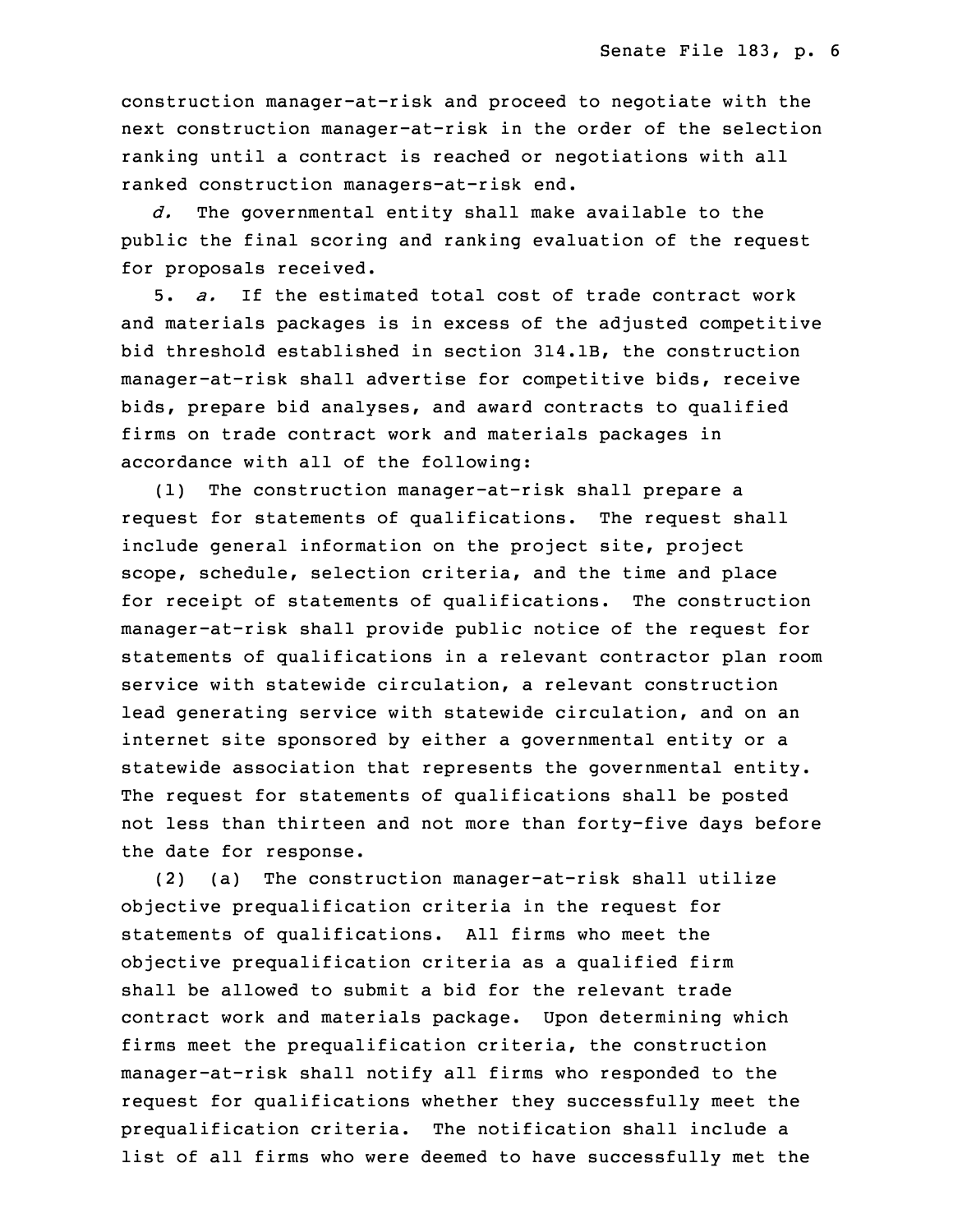prequalification criteria. Notification shall be given no less than fifteen days prior to the subcontractor bids being due. Subcontractors who failed to meet the prequalification standards shall also be provided with information regarding which prequalification criteria were not met. In addition, a firm that is prequalified with the state department of transportation pursuant to section 314.1 shall be considered to meet the objective prequalification criteria as <sup>a</sup> qualified firm and shall be allowed to submit a bid for purposes of work related to parking lots, streets, site development, or bridge structure components.

(b) Prequalification criteria shall be limited to a firm's experience as a contractor, capacity of key personnel, technical competence, capability to perform, the past performance of the firm and the firm's employees to include the firm's safety record and compliance with state and federal law, and availability to and familiarity with the location of the project subject to bid. Prequalification criteria shall be reasonably and materially related to the relevant trade contract work and materials package. The prequalification criteria shall not include training, testing, or other certifications that may only be obtained through organized labor affiliated organizations or other limited-membership organizations.

(3) The governmental entity and the construction manager-at-risk shall participate in the bid review and evaluation process. The governmental entity and the construction manager-at-risk shall open, announce the name of the contractor submitting a bid, and file all proposals received, at the time and place specified in the notice to bidders. After the bids have been opened, reviewed, and tabulated, the contracts shall be awarded to the lowest responsive, responsible bidder. All awards and bids shall be made available to the public.

 (4) Notwithstanding any other provisions of this paragraph to the contrary, the construction manager-at-risk may self-perform work for a trade package that is below the adjusted competitive bid threshold established in section 8 314.1B. If <sup>a</sup> trade package is in excess of the adjusted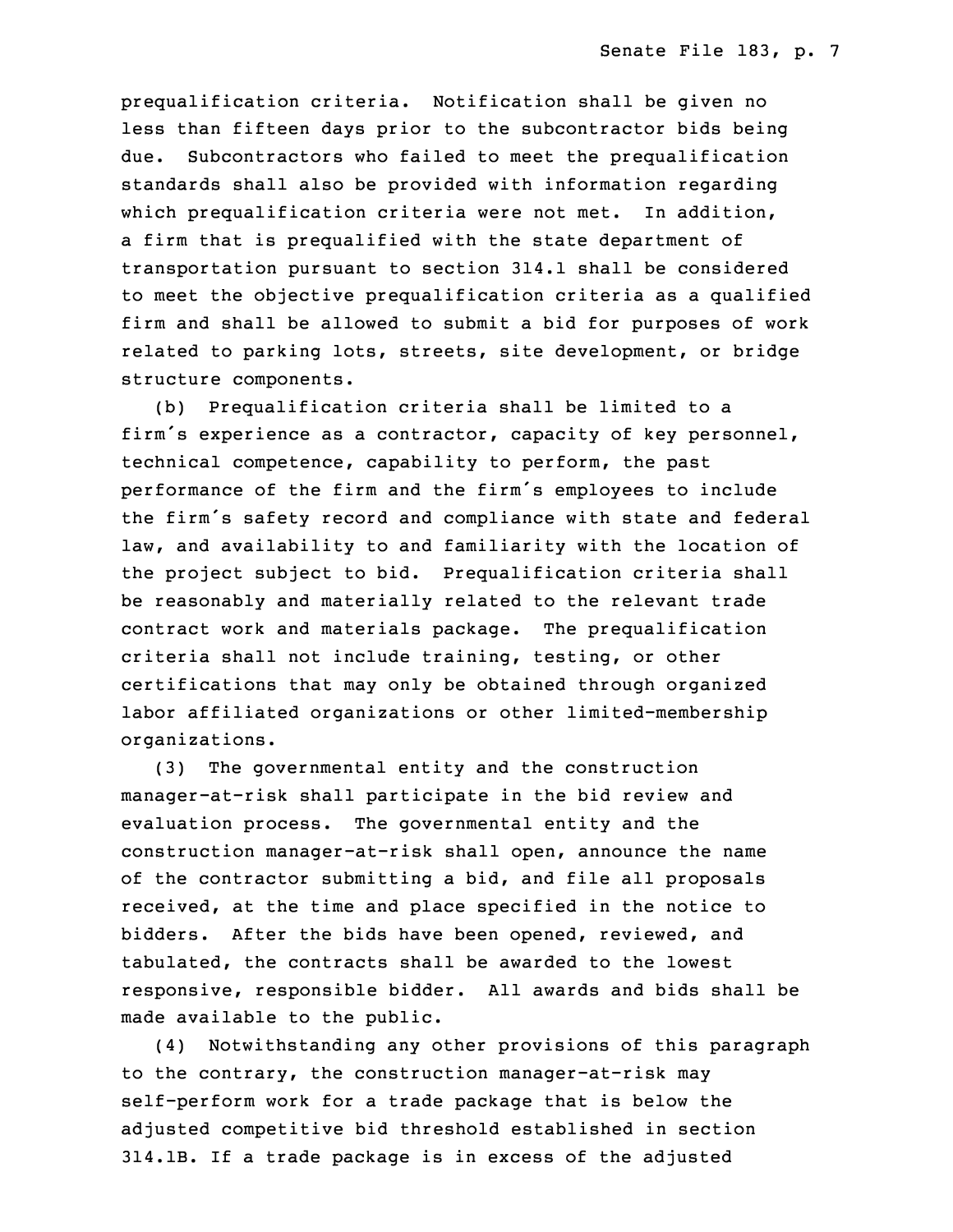competitive bid threshold established in section 314.1B, the construction manager-at-risk shall notify the governmental entity in writing of its intent to submit <sup>a</sup> bid proposal for <sup>a</sup> trade package. In submission of <sup>a</sup> bid, the construction manager-at-risk shall comply with the requirements of this paragraph. The governmental entity shall receive the bids, participate in, and provide oversight of all bid analyses pertinent to the award of subcontracts or rejection of bids on any trade package for which the construction manager-at-risk submits a bid to self-perform. Where the construction manager-at-risk is not the apparent low bidder, the government shall be responsible for determining whether a recommendation of award to the construction manager-at-risk is in the best interests of the project. <sup>A</sup> construction manager-at-risk shall not be required to comply with bidding requirements for general conditions as provided in the contract with the governmental entity. If the construction manager-at-risk self-performs the construction work, it shall adhere to any agreement it may have with one or more labor organizations. However, the construction manager-at-risk shall not be obligated to adhere to any terms and conditions of any labor agreement with one or more labor organizations for those trade contracts that are not self-performed by the construction manager-at-risk for the public improvement, and such terms shall be deemed void and unenforceable.

b. If a selected trade contractor materially defaults in the performance of its work or fails to execute a contract, the construction manager-at-risk may, without advertising, fulfill the contract requirements or select <sup>a</sup> replacement trade contractor to fulfill the contract requirements.

Sec. 8. NEW SECTION. **26A.4 Prohibited contracts.**

1. Notwithstanding any other provision of law to the contrary, a governmental entity shall not be authorized 7 to enter into <sup>a</sup> design-build contract for the construction of a public improvement. For purposes of this subsection, <sup>9</sup> *"design-build contract"* means <sup>a</sup> single contract providing for both design services and construction services that may include maintenance, operations, preconstruction, and other related services.